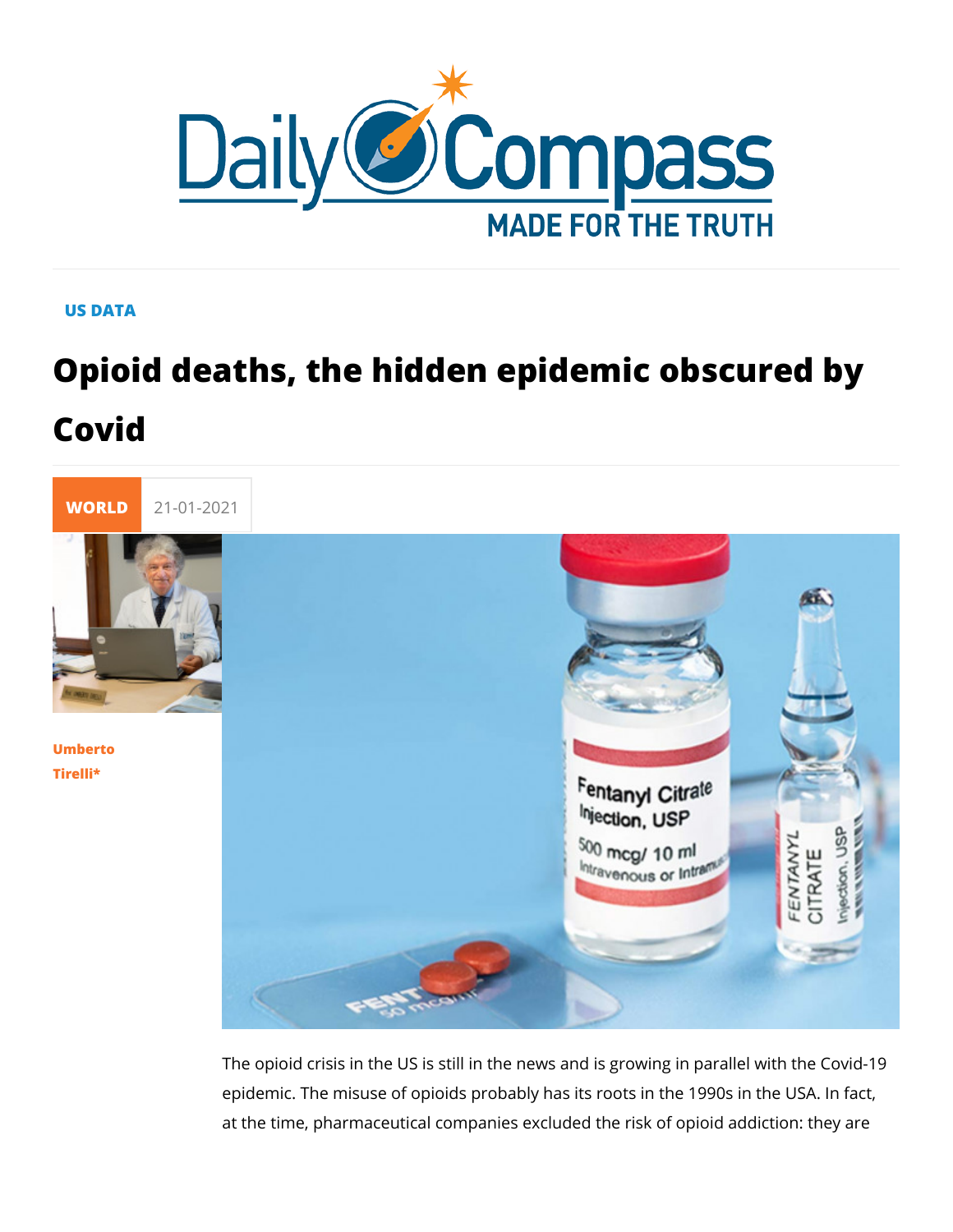now paying heavy fines for this. Doctors began prescribing them in large quantities to all those who had any kind of pain. The widespread use and then misuse and abuse of prescription and non-prescription opioids (morphine, codeine, oxycodone, methadone, tramadol and fentanyl) over the years would unfortunately take a very heavy toll.

**Opioids are a very important resource** for the management of severe pain, especially for short periods of time such as after surgery or in the case of cancer or chronic non-oncological conditions, but like all drugs they are not without risk, especially in the long term. In addition to the side effects of nausea, vomiting, depression, confusion, and drowsiness, the use of prescription opioids can induce tolerance to medication, increase sensitivity to pain, and can be physically addictive; outside the approved indications increased dosage can cause respiratory problems and even lead to death; the risk increases if alcohol and/or sedatives are added to the mix.

**It is precisely because of the increase in overdose deaths over the years in the** 

**USA** that there is talk of an opioid epidemic, one of the biggest public health problems of our time, at least in the USA, as many experts, including Trump himself, have recently called it. The US CDC identifies the increase in prescriptions for opioids, also used to treat pain such as that associated with osteoarthritis, arthritis or back pain, as the first wave of opioid overdose deaths. First heroin and then the spread of synthetic opioids, particularly fentanyl, are reported to have characterised the second and third waves of the epidemic in more recent times.

**In total, from 1999 to 2017 almost 400,000 opioid overdose deaths** occurred in the United States. Between 2000 and 2012, there was also a 5-fold increase in the number of babies with neonatal abstinence syndrome, i.e. babies born to mothers who had used opioids during pregnancy, with the risk of low birth weight and respiratory complications.

**Overdose deaths are particularly linked to fentanyl (**a substance that also scares Europe), heroin, and oxycodone, all of which are ranked as the most lethal opioids. Fentanyl is a drug approved as a very powerful analgesic: 80-100 times more powerful than morphine, 25-40 times more powerful than heroin, with 20 mg representing a potentially lethal dose. The main dangers are related to the illegal use of the substance, as it can also be found mixed with cocaine and heroin on the underground market. Naloxone, a very potent opioid antagonist, should always be available for those who overdose, but unfortunately it is not often available for use at home and out-of-hospital settings.